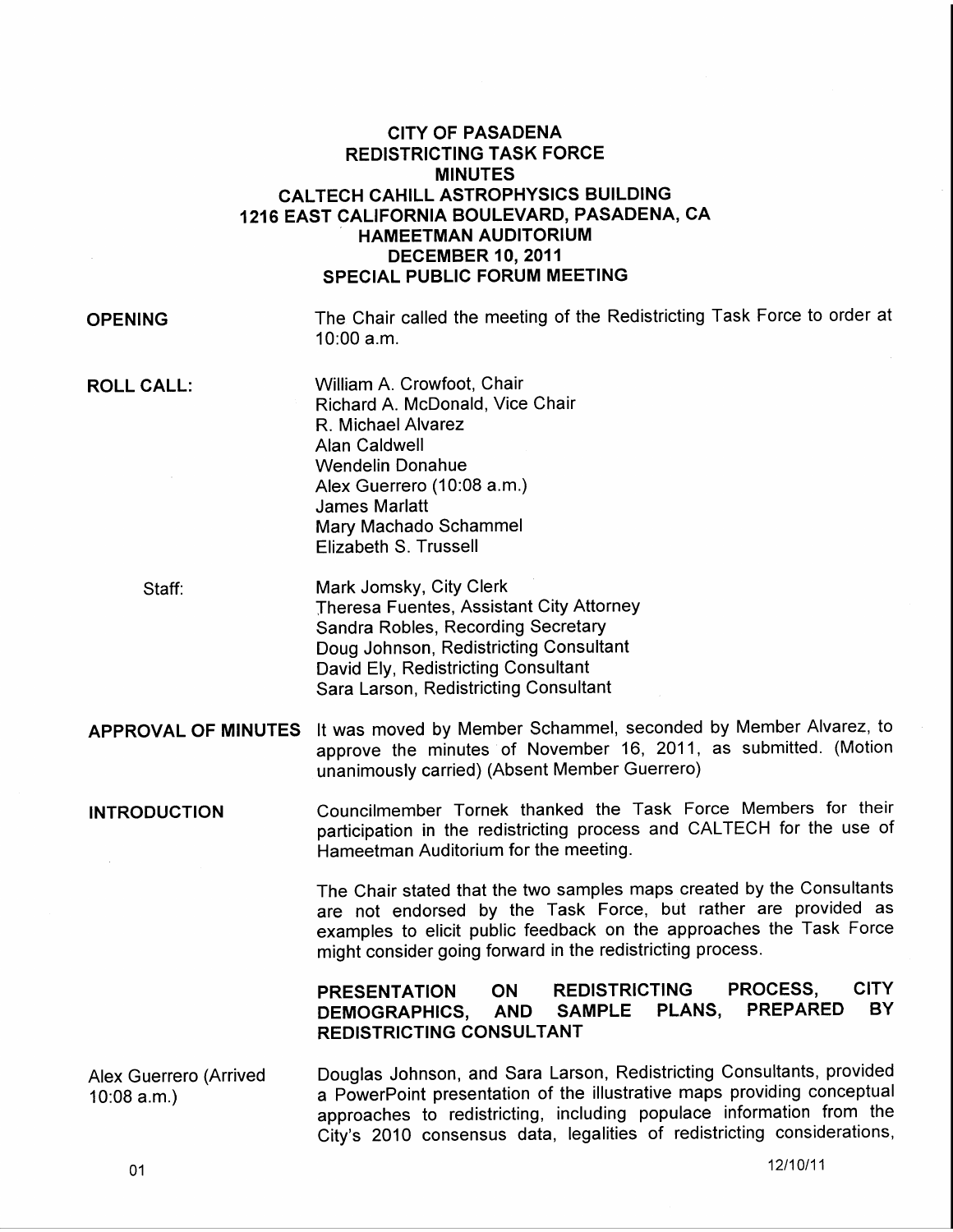populace requirements for proposed redistricting maps, directions for the public to submit proposed redistricting maps, and responded to questions.

Following discussion, on the order of the Chair, and by consensus of the Task Force, the information was received and filed.

COMMENTS AND QUESTIONS FROM MEMBERS OF THE PUBLIC ON THE CONSULTANT'S PRESENTATION, CITY DEMOGRAPHICS, SAMPLE PLANS, AND/OR THE REDISTRICTING PROCESS

The following individuals provided comments, stated concerns, and/or provided input to the Task Force on the redistricting process and the Consultant's presentation:

Robert Tait, El Rio/Lake Neighborhood Association, stated that his Neighborhood Association prefers the current District 5 configuration but would support a minimal change to the northern boundary of the district to include two blocks north of Rio Grande Street (up to East Howard Street), in between El Molino and Lake.

Marsha Rood, Downtown Pasadena Neighborhood Association, provided comments on why she believes the needs of residents living in the area of the Downtown Pasadena Neighborhood Association are being ignored due ineffective and/or disinterested representation.

Chris Fedukowski, Downtown Pasadena Neighborhood Association, commented on the need for better representation in the Central District, with a focus on seeking growth and development that is environmentally and economically sustainable.

Pat Roughan, De Lacy Green Condominium Association, commented on the need for better Central District representation.

Julianne Worrell, Pasadena Resident, commented on the lack of representation for property renters in the Central District.

Andy Zartarian, Armenian Community Coalition, spoke on the interests of the Armenian community.

Khatchik "Chris" Chahinian, Armenian Community Coalition, spoke in support of having the Armenian community interests properly represented.

Jonathan Edewards, Downtown Pasadena Neighborhood Association, distributed a handout and commented on the need for reducing the number of Council districts representing the Central District in order to create more effective representation.